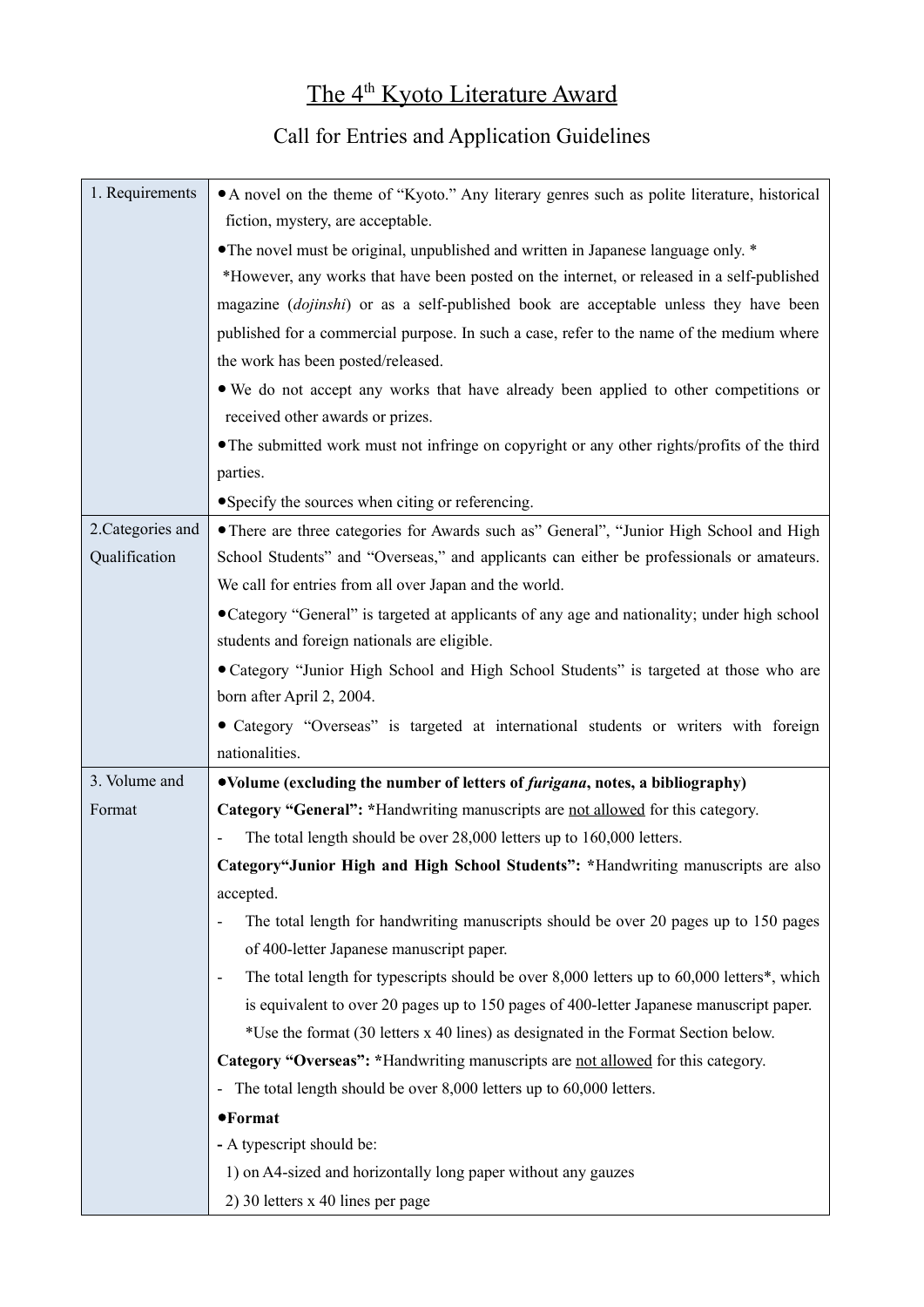|                 | 3) written vertically |                                                                                                   |
|-----------------|-----------------------|---------------------------------------------------------------------------------------------------|
|                 |                       | *The template is available on the official website.                                               |
|                 |                       | -A handwriting manuscript should be:                                                              |
|                 |                       | 1) on A4-sized and horizontally long 400-letter Japanese manuscript paper                         |
|                 | 2) written vertically |                                                                                                   |
|                 | School Students."     | *Handwriting manuscripts are accepted only for the Category "Junior High and High                 |
|                 |                       | *Do not use pencils or erasable ballpoint pens. Please write clearly and make your                |
|                 | manuscript readable.  |                                                                                                   |
|                 |                       | *Check typos, misspellings, etc. before submitting your work.                                     |
|                 |                       | Note 1: Insert a page number at the bottom left on each page. If you send your work by post,      |
|                 |                       | bind it with a clip at the top right corner. (Do not staple it.)                                  |
|                 |                       | Note 2: In case the works applied in the categories of "Junior High and High School               |
|                 |                       | Students" and "Overseas" fulfill the criteria defined for the category "General" and they         |
|                 |                       | are shortlisted for the final selection, there may be a possibility that we select them as one of |
|                 |                       | the candidates in the category "General" in accordance with the opinions voiced by the final      |
|                 |                       | screening committee members.                                                                      |
|                 |                       |                                                                                                   |
| 4. How to Apply |                       | • You can submit your work in a digital format via https://kyotobungakusyo.com/ or by post.       |
|                 |                       | - If you apply on the website, fill in the application form and submit it with your work and      |
|                 |                       | "Page 1" including a summary etc. attached. Your work should be in a digital format such as       |
|                 |                       | a Microsoft Word file or a PDF file.                                                              |
|                 |                       | - If you submit your work by post, attach the "Page 1" to "Page 3" as indicated below on the      |
|                 | top of your work.     |                                                                                                   |
|                 |                       |                                                                                                   |
|                 |                       | [Page 1 -3 (information required to fill in)] *You can download the forms from the website.       |
|                 | Page 1                | 1. Category that you apply for                                                                    |
|                 |                       | *If you apply for the Category "Junior High and High School Students,                             |
|                 |                       | indicate your date of birth, and if you apply for the Category                                    |
|                 |                       | "Overseas," indicate your nationality.                                                            |
|                 |                       | 2. Title of your work                                                                             |
|                 |                       | 3. A Summary (within 800 letters)                                                                 |
|                 | Page 2                | Pen Name with <i>furigana</i> *If you do not have a pen name, write your<br>1.                    |
|                 |                       | birth name.                                                                                       |
|                 |                       | Genre (Literary, Mystery, Horror, Science Fiction, Fantasy, History,<br>2.                        |
|                 |                       | Epic, Young Adult, Romantic, and others)                                                          |
|                 |                       | *Choose the most relevant genre to your work. Try not to choose                                   |
|                 |                       | "others" as much as possible.                                                                     |
|                 |                       | Total Number of Letters (if you apply in the Category of "Junior High<br>3.                       |
|                 |                       | and High School Students," indicate the total number of pages of 400-                             |
|                 |                       | letter Japanese manuscript paper.)                                                                |
|                 |                       | Short Biography including your history of education, career, and<br>4.                            |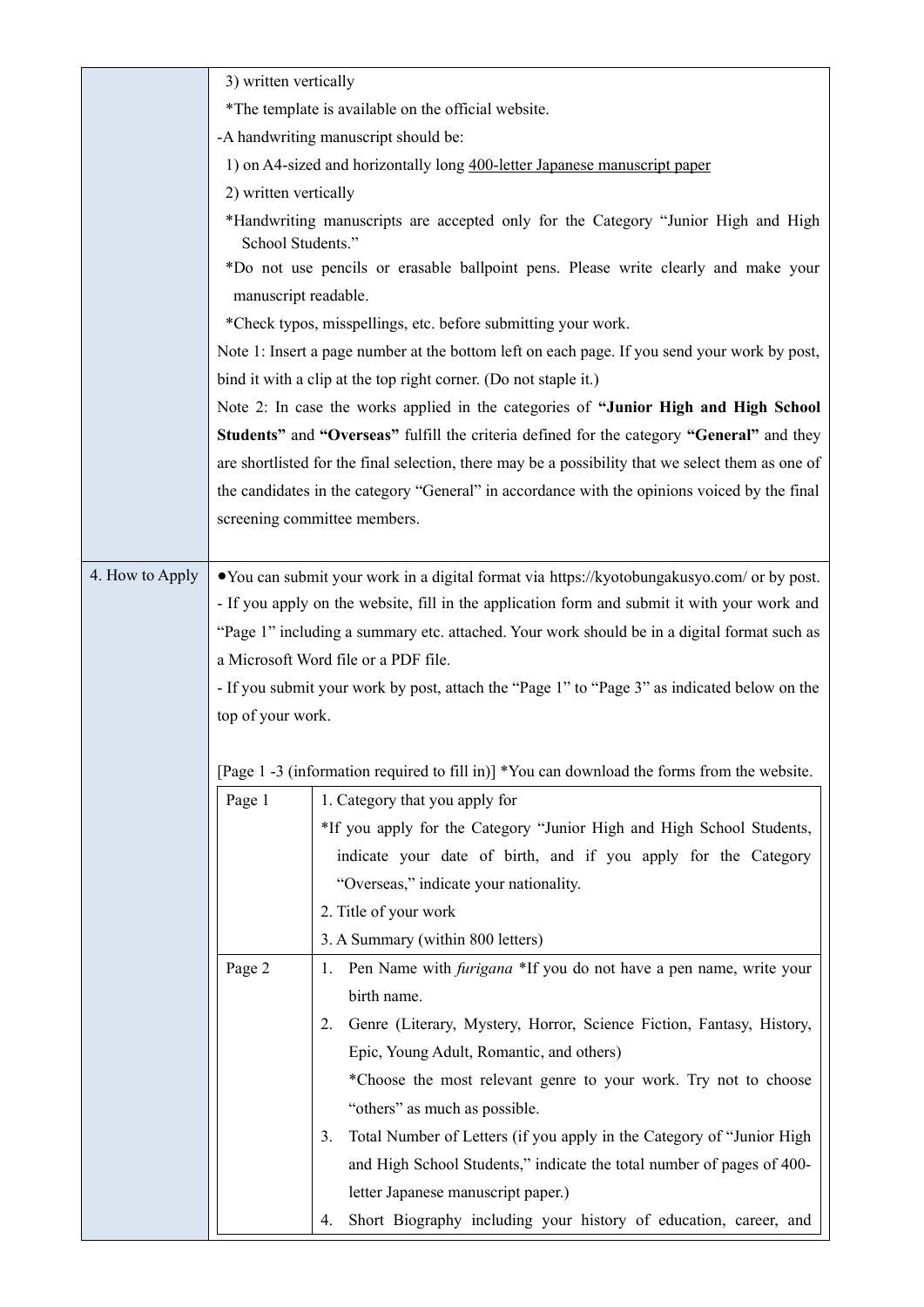|              | writing                                                                                     |
|--------------|---------------------------------------------------------------------------------------------|
|              | Date of Birth (in the Gregorian calendar) *optional for applicants in<br>5.                 |
|              | the Category "General" and "Overseas"                                                       |
|              | If your submitted work has already been posted or released<br>6.                            |
|              | somewhere, indicate URL or a name of the medium where the work                              |
|              | has been released.                                                                          |
|              | Page 3<br>Full Name (with <i>furigana</i> )<br>1.                                           |
|              | Address<br>2.                                                                               |
|              | Phone Number<br>3 <sub>1</sub>                                                              |
|              | Email Address<br>4.                                                                         |
|              | Gender (optional)<br>5.                                                                     |
|              | Occupation (optional)<br>6.                                                                 |
|              | 7.<br>Questionnaire on Kyoto Literature Award (optional)                                    |
|              | Note: Make sure that you send us a summary and indicate the total number of letters of your |
|              | work as requested above.                                                                    |
| 5. Due date  | 20:00 (JST) on Friday, May 12, 2023 for a digital submission                                |
|              | *Submission by post can be accepted if postmarked on May 12, 2023 or before                 |
| 6.Final      | ISHII Shinji (writer), INOUE Areno (writer), MENJO Tsuyoshi (literary critic), and          |
| Screening    | representatives of the selected general readers, etc.                                       |
| Committee    |                                                                                             |
| Members      |                                                                                             |
| 7. Award     | <b>Category "General":</b>                                                                  |
| Description  | The First Prize will be given for one novel with a cash of one million yen. The awarded     |
|              | novel will be commercially published.                                                       |
|              | The Second Prize will be given to one novel with a cash of 500,000 yen.                     |
|              | <b>Category "Junior High and High School Students":</b>                                     |
|              | The First Prize will be given for one novel with a book voucher equivalent of 100,000 yen.  |
|              | The Second Prize will be given for one novel with a book voucher equivalent of 50,000 yen.  |
|              | <b>Category "Overseas":</b>                                                                 |
|              | The First Prize will be given for one novel with a cash of 100,000 yen.                     |
|              | *An additional new award is under consideration. The details will be announced as soon as   |
|              | the information is finalized.                                                               |
| 8. Screening | The first screening:                                                                        |
| Schedule and | The result will be announced on the official website in late July 2023.                     |
| Announcement | The second screening:                                                                       |
|              | The result with brief comments will be released on the website in late September 2023.      |
|              | The final screening:                                                                        |
|              | The results will be directly notified to the winners, and the result and comments will be   |
|              | posted on our website from around December 2023 to January 2024.                            |
| 9. Awards    | January 2024 (To be determined)                                                             |
| Ceremony &   | The ceremony will be held at a venue in Kyoto City. Winners, screening committee            |